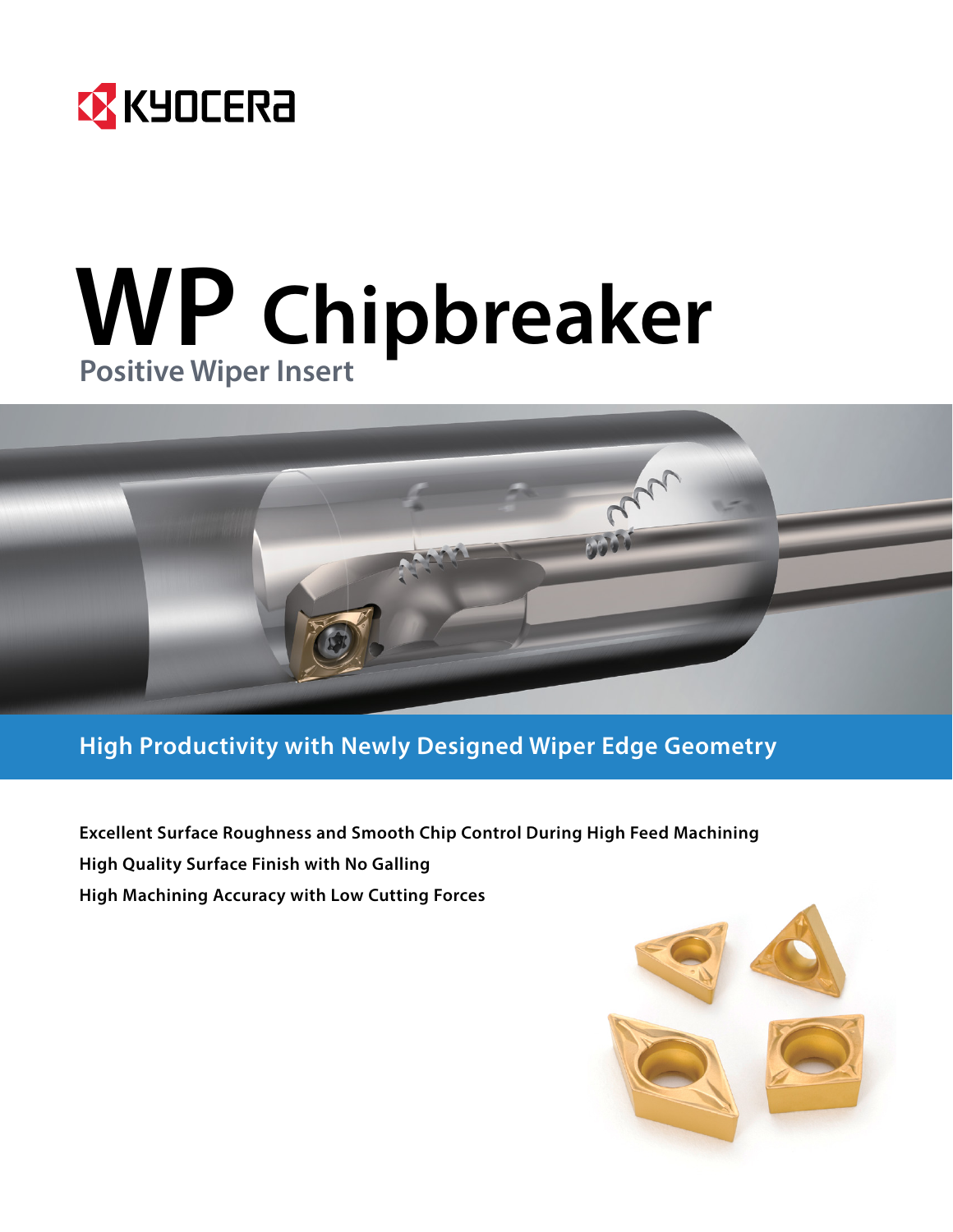# **WP Chipbreaker**

**Positive Wiper Insert**

**High Productivity with Newly Designed Wiper Edge Geometry**



## **Stable Chip Control in a Wide Range of Feed Rates** 2

## **Smooth chip control from low feed to high feed rates.**

**Chip Control Comparison** (Internal Evaluation)



Cutting Conditions: Vc = 660 sfm, D.O.C. = 0.012", Wet Toolholder: A20R-SCLCR09-22AE Insert: CCMT3251 Workpiece: 4118 Steel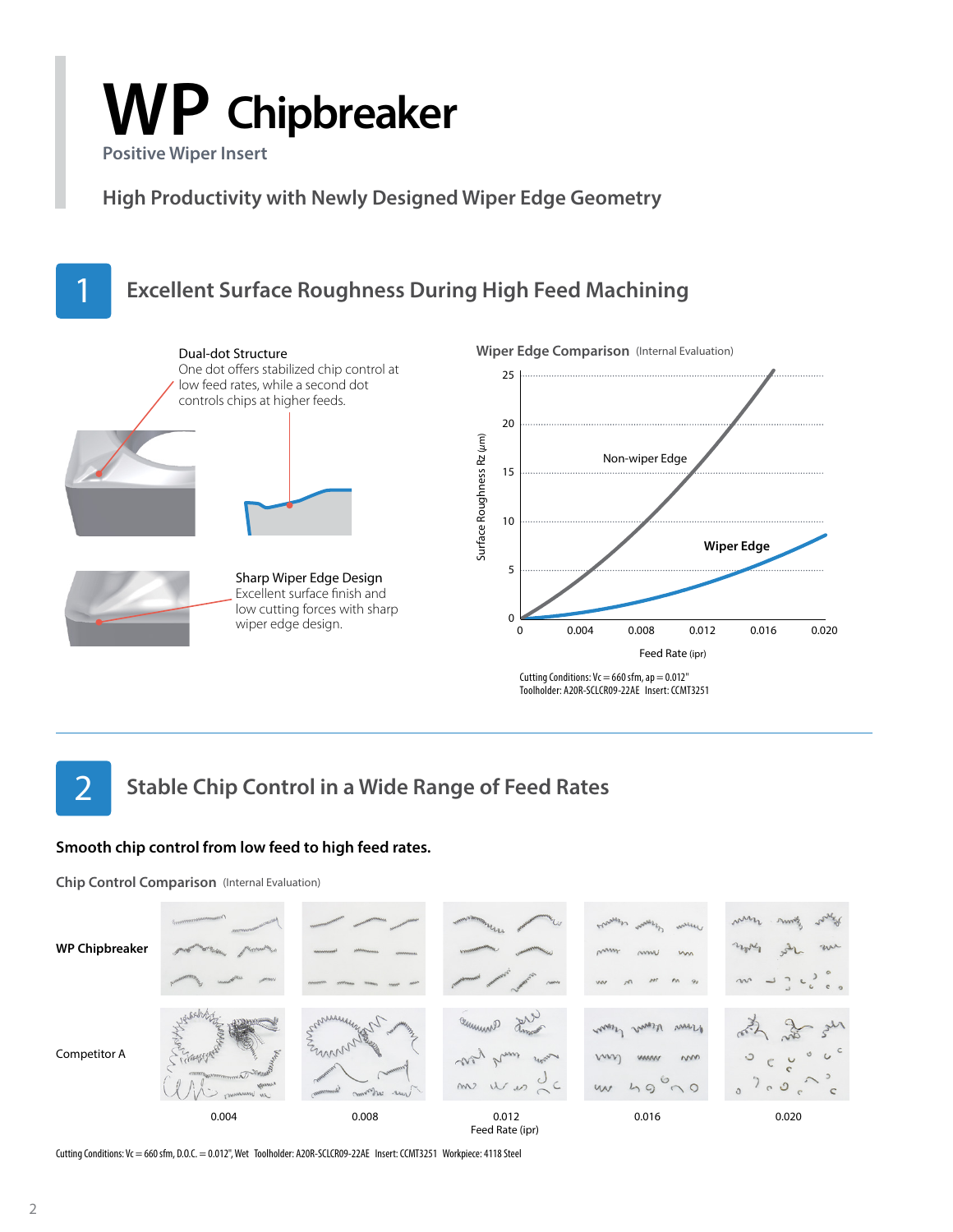

### **WP chipbreaker offers excellent surface roughness across a wide range of cutting conditions.**



3



Cutting Conditions: Vc = 490 sfm, D.O.C. = 0.020", Wet Toolholder: A20R-SCLCR09-22AE Insert: CCMT3251 Workpiece: 4118 Steel

#### **Reduces Surface Finish Galling** 4

#### **WP chipbreaker reduces tearing of the finished surface by controlling adhesion with the newly designed wiper edge.**





## 5

**High Machining Accuracy with Low Radial Forces**

#### **Prevents tool deflection by reducing radial forces.**

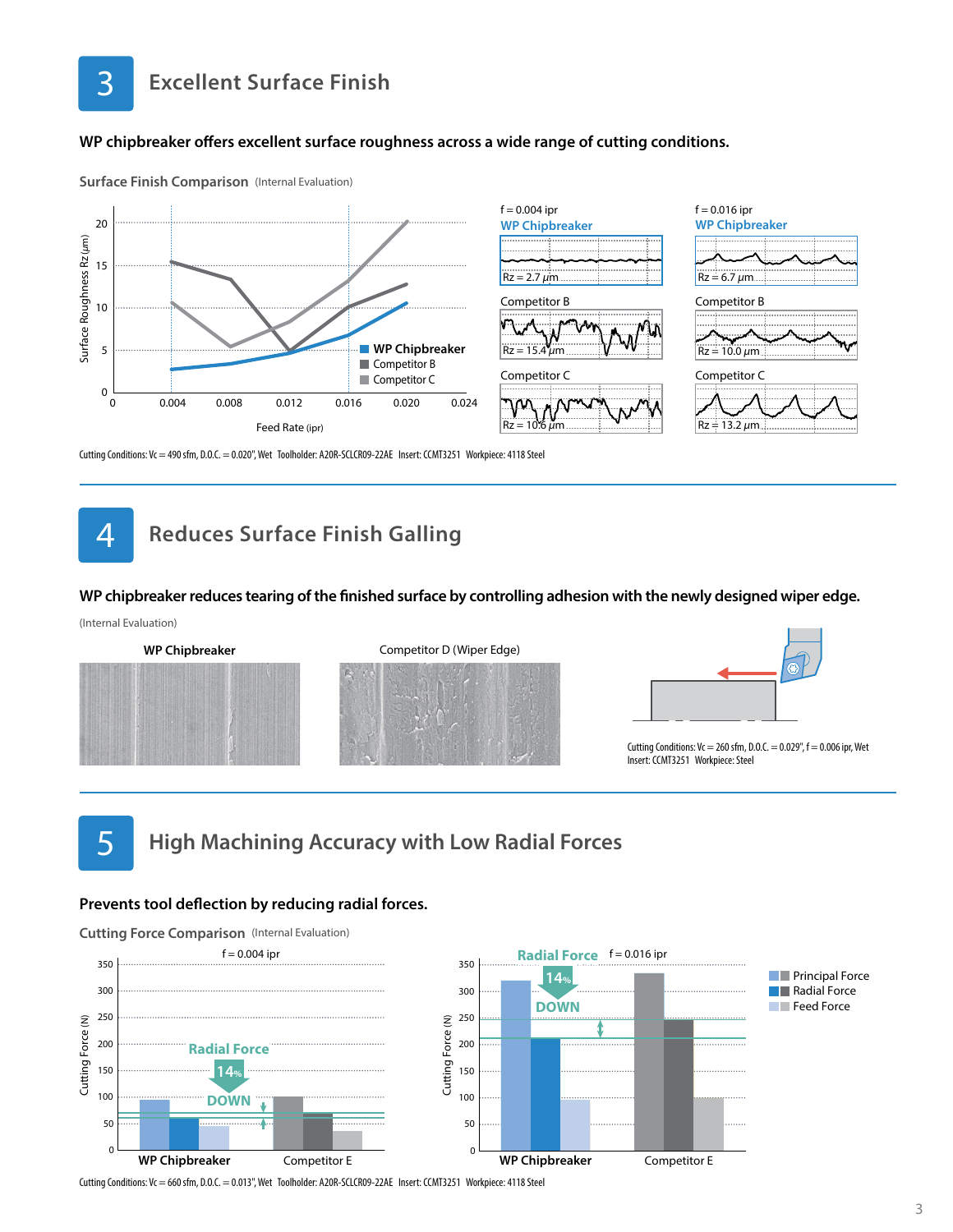

## **Corresponding Toolholders / Lead Angles**

## Applicable Cutting Edge Angle

| <b>Insert</b>              | <b>Cutting Edge Angle</b> |
|----------------------------|---------------------------|
| <b>CCMT215/CCMT325</b>     | $95^\circ$                |
| DCMX2151 / DCMX3251        | 93°                       |
| <b>TCMX18151/TCMX2151</b>  | $95^\circ$                |
| <b>TPMX18151 / TPMX221</b> | $95^\circ$                |

## Applicable Toolholder

| <b>Insert</b>   | <b>Application</b>      | Description    | Applicable |  |  |  |
|-----------------|-------------------------|----------------|------------|--|--|--|
|                 |                         | A-SCLC-AE      |            |  |  |  |
|                 |                         | S-SCLC-A       | Yes        |  |  |  |
|                 | Boring                  | E-SCLC-A       |            |  |  |  |
| <b>CCMT215</b>  |                         | HA-SCLC09      |            |  |  |  |
| <b>CCMT325</b>  |                         | <b>ACLC-FF</b> |            |  |  |  |
|                 | <b>External Turning</b> | <b>SCLC-FF</b> | Yes        |  |  |  |
|                 |                         | <b>SCLC</b>    |            |  |  |  |
|                 |                         | S-SCLC         |            |  |  |  |
|                 | Boring                  | A-SDUC-AE      |            |  |  |  |
|                 |                         | S-SDUC-A       |            |  |  |  |
|                 |                         | E-SDUC-A       |            |  |  |  |
|                 |                         | HA-SDUC11      | Yes        |  |  |  |
| <b>DCMX2151</b> |                         | A-SDZC-AE      |            |  |  |  |
| <b>DCMX3251</b> |                         | S-SDZC-A       |            |  |  |  |
|                 |                         | E-SDZC-A       |            |  |  |  |
|                 |                         | A-SDQC-AE      |            |  |  |  |
|                 |                         | S-SDQC-A       | <b>No</b>  |  |  |  |
|                 |                         | E-SDQC-A       |            |  |  |  |



| Insert                              | <b>Application</b>      | <b>Description</b> | Applicable |  |  |  |
|-------------------------------------|-------------------------|--------------------|------------|--|--|--|
|                                     |                         | <b>ADJC-FF</b>     |            |  |  |  |
|                                     |                         | SDJC-FF            | Yes        |  |  |  |
|                                     |                         |                    |            |  |  |  |
|                                     |                         | S-SDUC             |            |  |  |  |
| <b>DCMX2151</b><br><b>DCMX3251</b>  | <b>External Turning</b> | See Caution        |            |  |  |  |
|                                     |                         | S-SDLC             |            |  |  |  |
|                                     |                         | <b>SDXC</b>        |            |  |  |  |
|                                     |                         | No                 |            |  |  |  |
|                                     |                         | <b>SDNC</b>        |            |  |  |  |
|                                     | Boring                  | A-STLC-AE          | Yes        |  |  |  |
| <b>TCMX18151</b><br><b>TCMX2151</b> |                         | S-STLC-A           |            |  |  |  |
|                                     | <b>External Turning</b> | <b>STGC</b>        | No         |  |  |  |
|                                     |                         | A-STLP-AE          |            |  |  |  |
|                                     |                         | S-STLP-A           | Yes        |  |  |  |
|                                     | Boring                  | E-STLP-A           |            |  |  |  |
| <b>TPMX18151</b><br><b>TPMX221</b>  |                         | S-STWP-E           |            |  |  |  |
|                                     |                         | S-STWP             | No         |  |  |  |
|                                     |                         | <b>C-STXP</b>      |            |  |  |  |
|                                     | <b>External Turning</b> | <b>STGP</b>        | No         |  |  |  |

Caution:

The SDLC-FF and S-SDLC toolholders have a 5° lead angle. While the DCMX...WP can offer surface finish improvements over non-wiper inserts in those toolholders, optimum performance will be obtained by using a 3° lead angle, such as ADJC-FF, SDJC-FF, SDJC, S-SDUC, etc.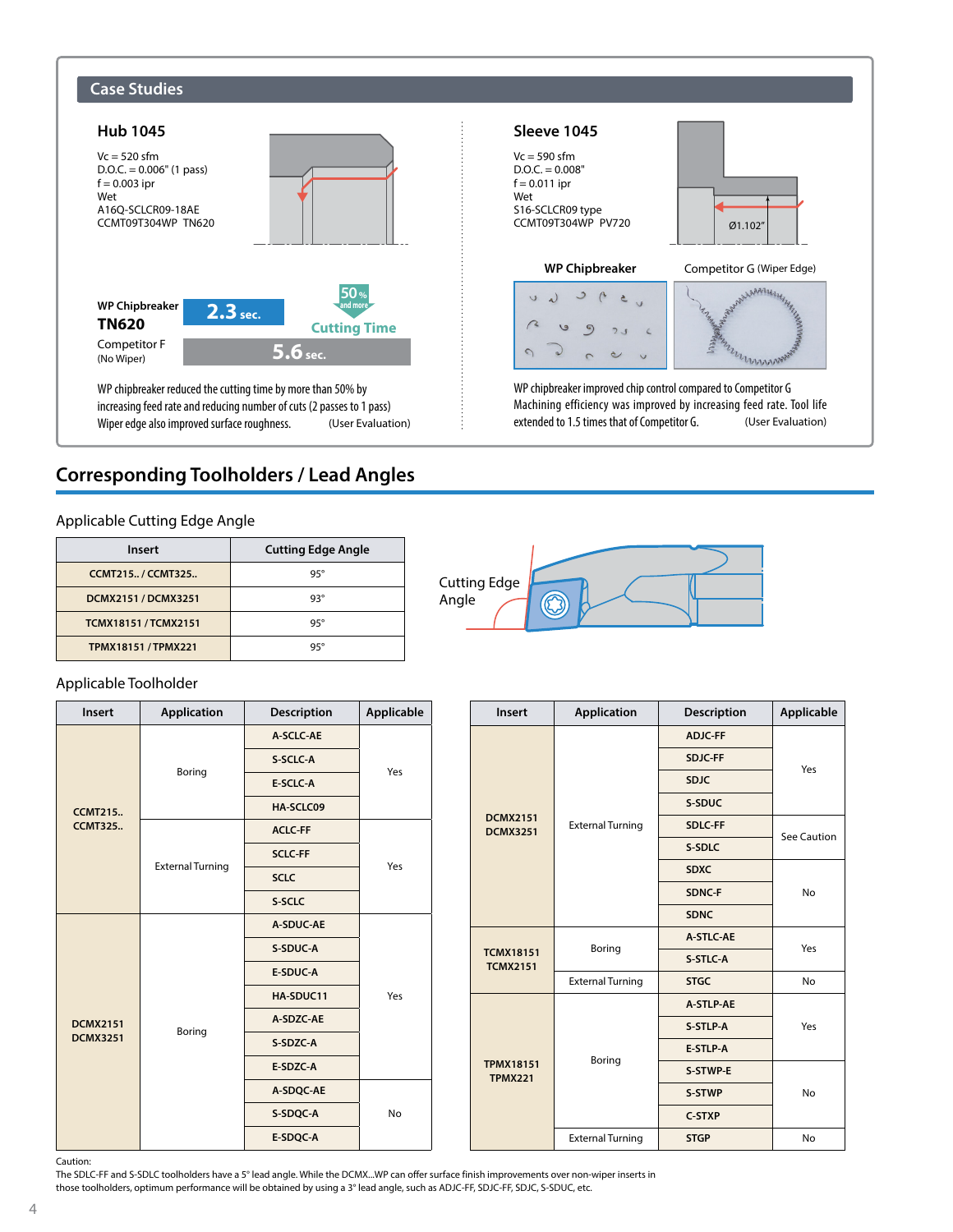**Theoretical Surface Roughness**



The theoretical surface roughness of a wiper insert is lower than inserts without a wiper.

When selecting a feed rate, see left chart for theoretical surface roughness.

## **WP Chipbreaker Edge Position Offset Adjustment**

For D type and T type, cutting edge offsets are required.



| Ramping Angle $\theta$                              | $n^{\circ}$ | $\mathbf{r}$ | $10^{\circ}$ | $15^\circ$ | $20^\circ$ | $25^{\circ}$ |
|-----------------------------------------------------|-------------|--------------|--------------|------------|------------|--------------|
| <b>Z-direction Correction</b><br>Amount (in) D type |             | $-0.0055$    | $-0.0059$    | $-0.0063$  | $-0.0063$  | $-0.0067$    |

| Profiling Angle $\theta$                            | $0^{\circ}$  | $5^\circ$  | $10^{\circ}$                  | $15^\circ$   | $20^\circ$ | $25^\circ$ | $30^\circ$                              | $35^\circ$ | $40^{\circ}$ | $45^{\circ}$ | $50^\circ$ |
|-----------------------------------------------------|--------------|------------|-------------------------------|--------------|------------|------------|-----------------------------------------|------------|--------------|--------------|------------|
| <b>Z-direction Correction</b><br>Amount (in) D type | 0.0000       | 0.0028     | 0.0024                        | 0.0016       | 0.0012     | 0.0008     | 0.0004                                  | 0.0000     |              |              |            |
| <b>Z-direction Correction</b><br>Amount (in) T type | 0.0000       | 0.0028     | 0.0024                        | 0.0020       | 0.0020     | 0.0016     | 0.0012                                  | 0.0008     | 0.0004       | 0.0004       | 0.0000     |
|                                                     |              |            |                               |              |            |            |                                         |            |              |              |            |
| Profiling Angle $\theta$                            | $40^{\circ}$ | $45^\circ$ | $50^\circ$                    | $55^{\circ}$ | $60^\circ$ | $65^\circ$ | $70^\circ$                              | $75^\circ$ | $80^\circ$   | $85^\circ$   | $90^\circ$ |
| <b>Z-direction Correction</b>                       |              |            |                               |              |            |            |                                         |            |              |              |            |
| Amount (in) D type                                  | $-0.0004$    |            | $-0.0008$ $-0.0012$ $-0.0016$ |              | $-0.0020$  |            | $-0.0020$ $-0.0016$ $-0.0012$ $-0.0008$ |            |              | $-0.0004$    | 0.0000     |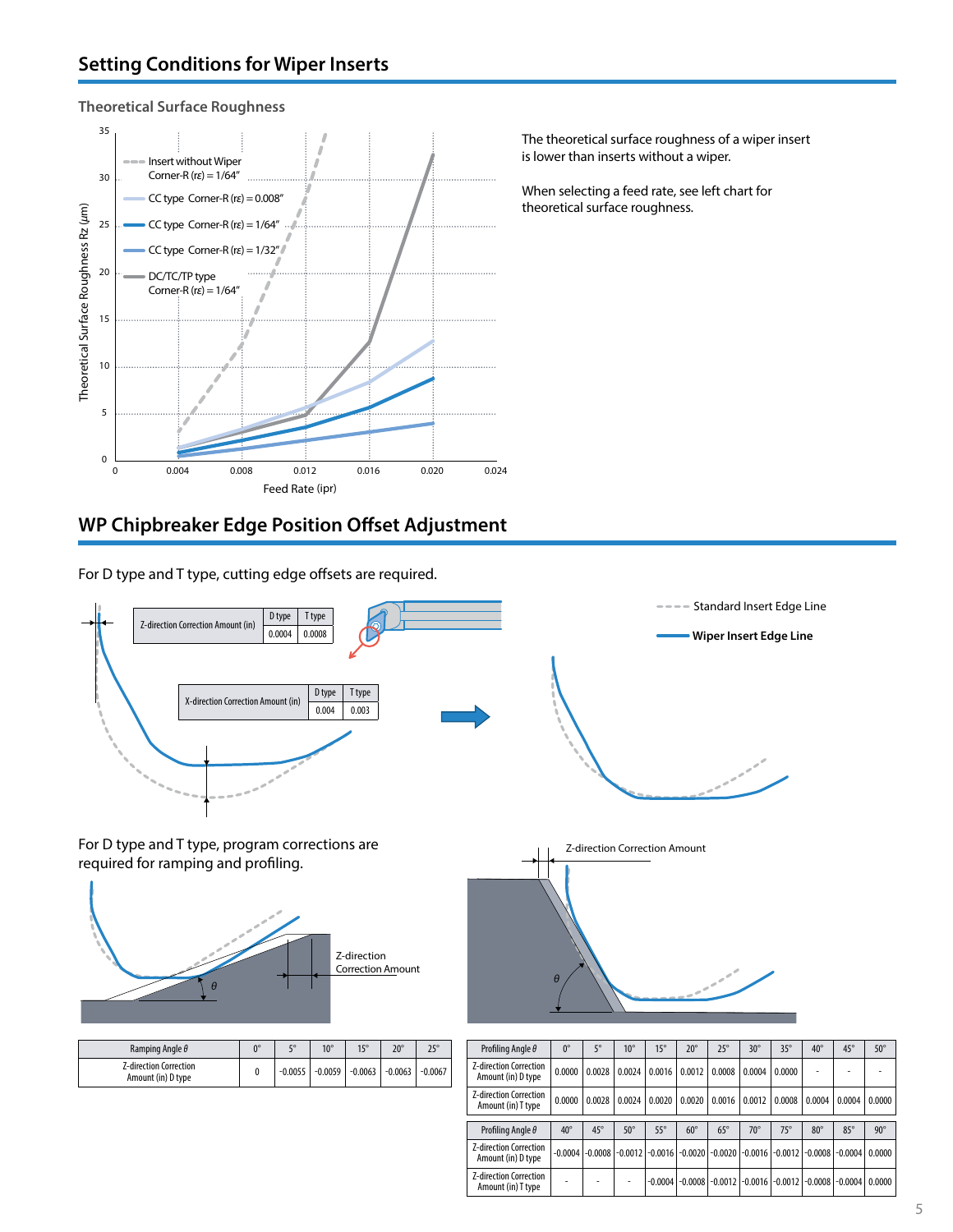## **Stock Items**

Usage Classification  $\ast$ : Interruption / 1st Choice  $\otimes$ : Interruption / 2nd Choice  $\bullet$ : Continuous - Light Interruption / 1st Choice : Continuous - Light Interruption / 2nd Choice : Continuous / 1st Choice : Continuous / 2nd Choice

|                      |                             |      | P               |       | Carbon Steel / Alloy Steel |                 | $\bullet$                         | $\bullet$                 | $\circ$      | $\bullet$    | $\bullet$      | $\pmb{\ast}$            | $\bullet$       | $\mathfrak{S}$ |
|----------------------|-----------------------------|------|-----------------|-------|----------------------------|-----------------|-----------------------------------|---------------------------|--------------|--------------|----------------|-------------------------|-----------------|----------------|
|                      | <b>Stainless Steel</b><br>M |      |                 |       |                            |                 |                                   |                           |              |              | $\mathfrak{S}$ | ٠                       |                 |                |
| Shape<br>Description |                             |      | Dimensions (in) |       |                            | Cermet          | MEGACOAT<br><b>NANO</b><br>Cermet | <b>CVD Coated Carbide</b> |              |              |                | <b>MEGACOAT</b><br>NANO | <b>MEGACOAT</b> |                |
|                      |                             | I.C. | Thickness       | Hole  | Corner-R<br>$(r\epsilon)$  | Relief<br>Angle | <b>TN620</b>                      | <b>PV720</b>              | <b>CA510</b> | <b>CA515</b> | <b>CA525</b>   | <b>CA530</b>            | <b>PR1425</b>   | <b>PR1225</b>  |
|                      | <b>CCMT 21505WP</b>         | 1/4  | 3/32            | 0.110 | 0.008                      | $7^{\circ}$     | $\circ$                           | $\bigcirc$                | $\bigcirc$   | $\bullet$    |                | $\bigcirc$              | ●               |                |
|                      | 2151WP                      | 1/4  | 3/32            | 0.110 | 1/64                       | $7^{\circ}$     | $\bigcirc$                        | $\circ$                   | $\circ$      |              |                | $\circ$                 |                 |                |
|                      | <b>CCMT 3251WP</b>          | 3/8  | 5/32            | 0.173 | 1/64                       | $7^{\circ}$     | $\bigcirc$                        | $\bigcirc$                | $\circ$      | $\bullet$    | $\bullet$      | $\bigcirc$              | $\bullet$       |                |
|                      | 3252WP                      | 3/8  | 5/32            | 0.173 | 1/32                       | $7^{\circ}$     | $\bigcirc$                        | $\bigcirc$                | $\bigcirc$   |              |                | $\circ$                 |                 |                |
|                      | <b>DCMX 2151WP</b>          | 1/4  | 3/32            | 0.110 | 1/64                       | $7^\circ$       | $\circ$                           | $\circ$                   | $\bigcirc$   | $\bullet$    | $\bullet$      | $\circ$                 |                 |                |
|                      | <b>DCMX 3251WP</b>          | 3/8  | 5/32            | 0.173 | 1/64                       | $7^\circ$       | $\circ$                           | $\bigcirc$                | $\circ$      | $\bullet$    |                | $\bigcirc$              | ●               |                |
|                      | <b>TCMX 18151WP</b>         | 7/32 | 3/32            | 0.098 | 1/64                       | $7^\circ$       | $\bigcirc$                        | $\circ$                   | $\circ$      | $\bigcirc$   | $\circ$        | $\circ$                 | $\bigcirc$      | $\bigcirc$     |
|                      | <b>TCMX 2151WP</b>          | 1/4  | 3/32            | 0.110 | 1/64                       | $7^\circ$       | $\circ$                           | $\bigcirc$                | $\bigcirc$   | $\circ$      | $\circ$        | $\bigcirc$              | $\bigcirc$      | $\bigcirc$     |
|                      | <b>TPMX 18151WP</b>         | 7/32 | 3/32            | 0.110 | 1/64                       | $11^{\circ}$    | $\bigcirc$                        | $\circ$                   | $\bigcirc$   | $\bigcirc$   | $\circ$        | $\circ$                 | $\bigcirc$      | $\bigcirc$     |
|                      | TPMX 221WP                  | 1/4  | 1/8             | 0.130 | 1/64                       | $11^{\circ}$    | $\bigcirc$                        | $\bigcirc$                | $\bigcirc$   | $\bigcirc$   | $\circ$        | $\bigcirc$              | $\bigcirc$      | $\bigcirc$     |

 $\bullet$  : U.S. Stock  $\bigcirc$  : World Express (Shipping: 7-10 Business Days)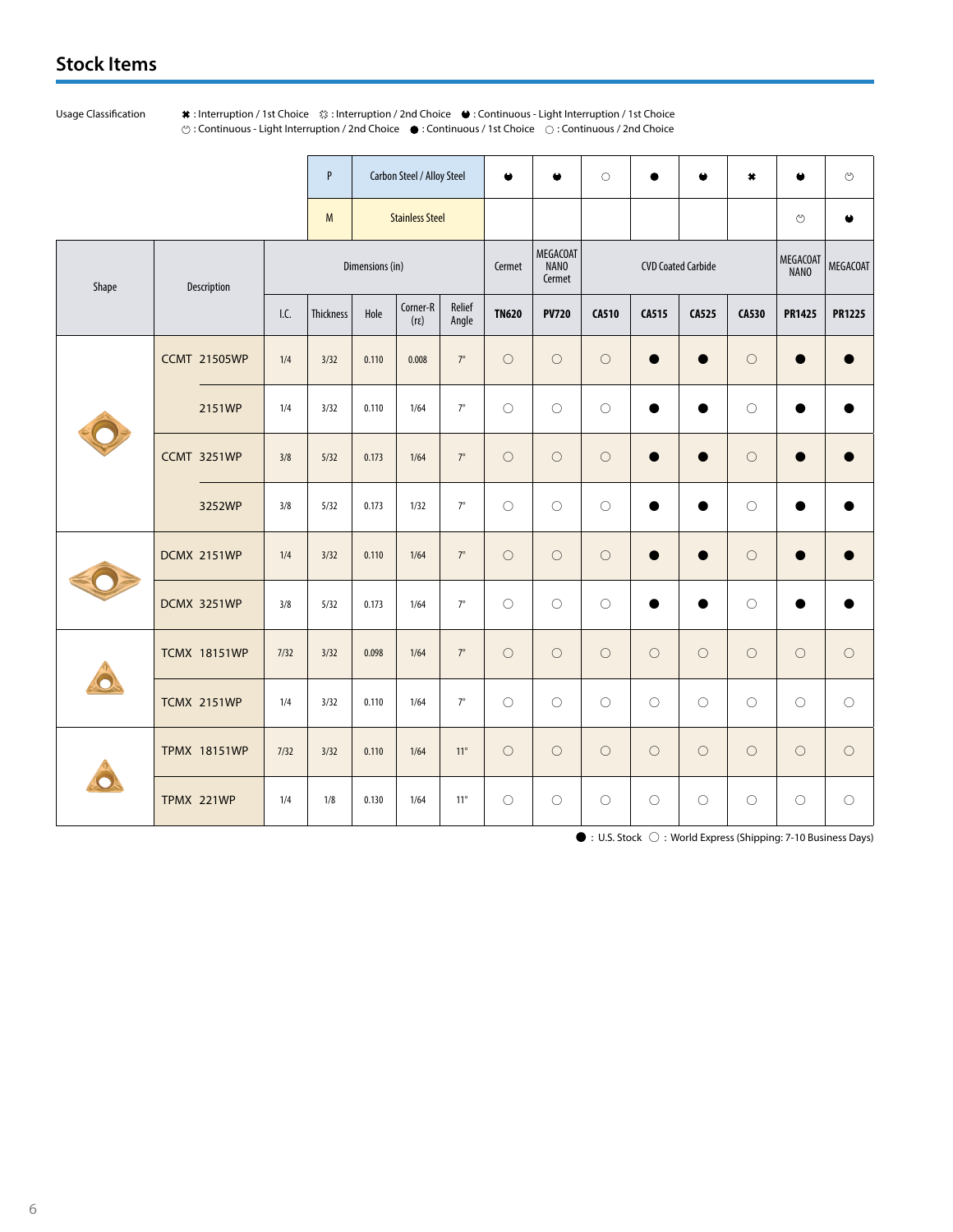|                    |              |                                  | Min. - Recommendation - Max. |                         |  |
|--------------------|--------------|----------------------------------|------------------------------|-------------------------|--|
| Workpiece          | Insert Grade | <b>Cutting Speed Vc</b><br>(sfm) | $D.O.C.$ (in)                | Feed f (ipr)            |  |
|                    | <b>TN620</b> | $260 - 490 - 690$                |                              |                         |  |
| Carbon Steel /     | <b>PV720</b> | $260 - 490 - 690$                |                              |                         |  |
|                    | CA510        | $390 - 560 - 720$                |                              | $0.004 - 0.010 - 0.020$ |  |
|                    | CA515        | $330 - 520 - 690$                | $0.006 - 0.012 - 0.059$      |                         |  |
| <b>Alloy Steel</b> | CA525        | $300 - 460 - 620$                |                              |                         |  |
|                    | CA530        | $260 - 390 - 520$                |                              |                         |  |
|                    | PR1425       | $200 - 390 - 660$                |                              |                         |  |
|                    | PR1225       | $160 - 260 - 490$                |                              |                         |  |



## **Recommended Insert Grade**

## Carbon Steel / Alloy Steel

|            | Applications      |                                             | <b>Base Material</b><br>Target |                                  | Recommended Grade             |
|------------|-------------------|---------------------------------------------|--------------------------------|----------------------------------|-------------------------------|
| Continuous |                   | <b>Surface Quality</b>                      | Cermet                         | Non-coated                       | <b>TN620</b>                  |
|            |                   | <b>Wear Resistance</b>                      |                                | <b>MEGACOAT NANO</b>             | <b>PV720</b>                  |
|            | Light Interrupted | <b>Wear Resistance</b><br>(High Speed)      | Carbide                        | <b>CVD</b>                       | CA510 / CA515 / CA525 / CA530 |
|            |                   | <b>Fracture Resistance</b><br>(Small Parts) |                                | <b>MEGACOAT NANO</b><br>MEGACOAT | PR1425 / PR1225               |